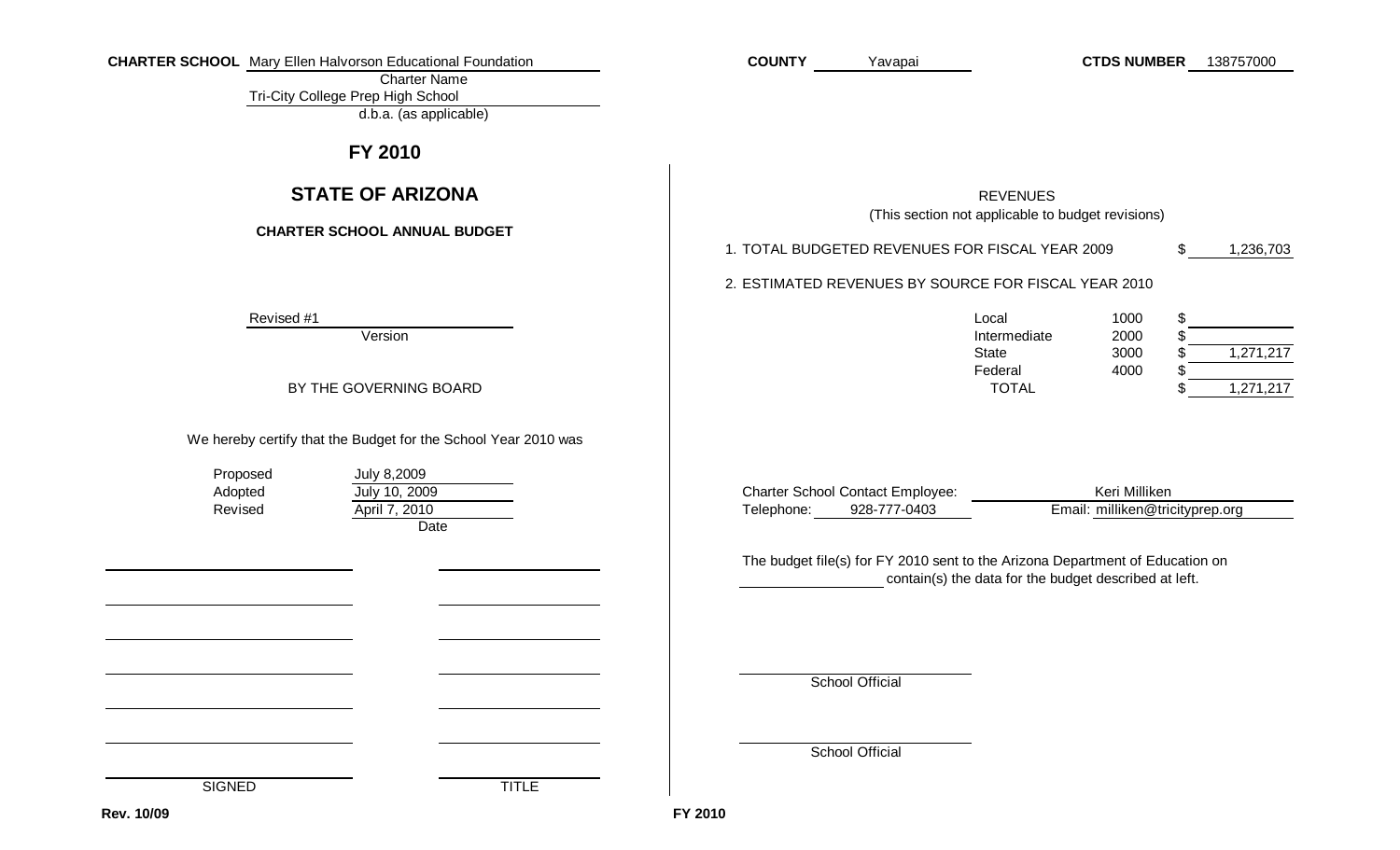| CHARTER SCHOOL Mary Ellen Halvorson Educational Foundation  |                 |             | <b>COUNTY</b>   | Yavapai     |             |          | CTDS NUMBER 138757000 |                |                |
|-------------------------------------------------------------|-----------------|-------------|-----------------|-------------|-------------|----------|-----------------------|----------------|----------------|
|                                                             |                 |             |                 | Purchased   |             |          | Totals                |                |                |
| <b>EXPENSES</b>                                             |                 |             | Employee        | Services    |             |          | Current               | <b>Budget</b>  | %              |
|                                                             |                 | Salaries    | <b>Benefits</b> | 6300, 6400, | Supplies    | Other    | Year                  | Year           | Increase/      |
| 1000 Schoolwide Project                                     |                 | 6100        | 6200            | 6500        | 6600        | 6800     | 2009                  | 2010           | Decrease       |
| 100 Regular Education                                       |                 |             |                 |             |             |          |                       |                |                |
| 1000 Instruction                                            | 1               | 543,003     | 156,292         | 100,880     | 26,190      | 606      | 824,771               | 826,971        | $0.3\%$ 1.     |
| <b>Support Services</b>                                     |                 |             |                 |             |             |          |                       |                |                |
| 2100 Students                                               |                 |             |                 |             | 630         | 649      | 1,800                 | 1,279          | $-28.9\%$ 2.   |
| 2200 Instruction                                            | 3               |             |                 | 1,265       | 1,843       |          | 600                   | 3,108          | 418.0% 3.      |
| 2300 General Administration                                 |                 | 52,900      | 8,428           |             | $\mathbf 0$ |          | 62,274                | 61,328         | $-1.5\%$ 4.    |
| 2400 School Administration                                  | 5               | 22,660      | 4,151           |             | 100         |          | 29,675                | 26,911         | $-9.3\%$ 5.    |
| 2500 Central Services                                       | 6               | 12,462      | 1,241           | 29,120      | 2,328       | 2,576    | 13,583                | 47,727         | $251.4\%$ 6.   |
| 2600 Operation & Maintenance of Plant                       |                 | 18,875      | 2,594           | 27,220      | 25,637      | 666      | 168,746               | 74,992         | $-55.6\%$ 7.   |
| 2900 Other Support Services                                 | 8               |             |                 |             |             |          | $\Omega$              | $\Omega$       | 8.             |
| 3000 Operation of Noninstructional Services                 | 9               |             |                 |             |             |          | 88,228                | $\overline{0}$ | $-100.0\%$ 9.  |
| 4000 Facilities Acquisition & Construction                  | 10 <sub>1</sub> |             |                 |             |             | 196,717  | 0                     | 196,717        | 10.            |
| 5000 Debt Service                                           | 11              |             |                 |             |             |          | $\mathbf 0$           | 0              | 11             |
| 610 School-Sponsored Cocurricular Activities                | 12.             |             |                 |             |             |          | $\Omega$              | $\mathbf 0$    | 12.            |
| 620 School-Sponsored Athletics                              | 13.             |             |                 |             |             |          | 4,100                 | 0              | $-100.0\%$ 13. |
| 630, 700, 800, 900 Other Programs                           | 14.             |             |                 |             |             |          | $\Omega$              | $\overline{0}$ | 14.            |
| Subtotal (lines 1-14)                                       | 15.             | 649.900     | 172,706         | 158,485     | 56,728      | 201,214  | 1,193,777             | 1,239,033      | 3.8% 15.       |
| 200 Special Education                                       |                 |             |                 |             |             |          |                       |                |                |
| 1000 Instruction                                            | 16.             | 16,831      | 4,803           | 3,120       | 807         | 19       | 26,737                | 25,580         | $-4.3\%$ 16.   |
| <b>Support Services</b>                                     |                 |             |                 |             |             |          |                       |                |                |
| 2100 Students                                               | 17 <sub>1</sub> |             |                 |             | 20          | 20       | $\mathbf 0$           | 40             | 17.            |
| 2200 Instruction                                            | 18.             |             |                 | 39          | 57          |          | $\mathbf 0$           | 96             | 18.            |
| 2300 General Administration                                 | 19.             | 1,587       | 292             |             |             |          | 1,868                 | 1,879          | $0.6\%$ 19.    |
| 2400 School Administration                                  | 20              | 680         | 128             |             | 3           |          | 800                   | 811            | $1.4\%$   20.  |
| 2500 Central Services                                       | 21              | 377         | 38              | 875         | 72          | 80       | 408                   | 1,442          | 253.4% 21.     |
| 2600 Operation & Maintenance of Plant                       | 22              | 625         | 80              | 817         | 793         | 21       | 3,113                 | 2,336          | $-25.0\%$ 22.  |
| 2900 Other Support Services                                 | 23.             |             |                 |             |             |          | 0                     | 0              | 23.            |
| 3000 Operation of Noninstructional Services                 | 24              |             |                 |             |             |          | $\mathbf 0$           | 0              | 24.            |
| 4000 Facilities Acquisition & Construction                  | 25.             |             |                 |             |             |          | $\overline{0}$        | 0              | 25.            |
| 5000 Debt Service                                           | 26.             |             |                 |             |             |          | $\Omega$              | $\Omega$       | 26.            |
| Subtotal (lines 16-26)                                      | 27              | 20,100      | 5,341           | 4,851       | 1,752       | 140      | 32,926                | 32,184         | $-2.3\%$ 27.   |
| 300 Special Education Disability Title 8 PL 103-382 Add-On  | 28.             |             |                 |             |             |          | $\mathbf{0}$          | 0              | 28.            |
| 400 Pupil Transportation                                    | 29.             |             |                 |             |             |          | $\mathbf 0$           | 0              | 29.            |
| 530 Dropout Prevention Programs                             | 30.             |             |                 |             |             |          | $\mathbf 0$           | $\Omega$       | 30.            |
| 540 Joint Career & Technical Ed. & Vocational Ed. Center    | 31.             |             |                 |             |             |          | $\overline{0}$        | $\overline{0}$ | 31.            |
| Subtotal (lines 15 and 27-31)                               | 32.             | 670,000     | 178,047         | 163,336     | 58,480      | 201,354  | 1,226,703             | 1,271,217      | 3.6% 32.       |
| Classroom Site Projects (from page 4, line 14)              | 33.             | 41,846      | 39,154          | $\mathbf 0$ | 0           |          | 84,620                | 81,000         | $-4.3\%$ 33.   |
| Instructional Improvement Project (from page 2, line 5)     | 34.             |             |                 |             |             |          | 0                     | 0              | 34.            |
| Structured English Immersion Project (from page 5, line 11) | 35.             | $\mathbf 0$ | 0               | $\mathbf 0$ | 0           | 0        | $\mathbf{0}$          | $\mathbf 0$    | 35.            |
| Compensatory Instruction Project (from page 5, line 22)     | 36.             | 0           | $\Omega$        | 0           | 0           | $\Omega$ | $\Omega$              | 0              | 36.            |
| Federal and State Projects (from page 2, line 32)           | $\overline{37}$ |             |                 |             |             |          | 10,000                | 0              | $-100.0\%$ 37. |
| Total (lines 32-37)                                         | 38.             | 711,846     | 217,201         | 163,336     | 58,480      | 201,354  | 1,321,323             | 1,352,217      | 2.3% 38.       |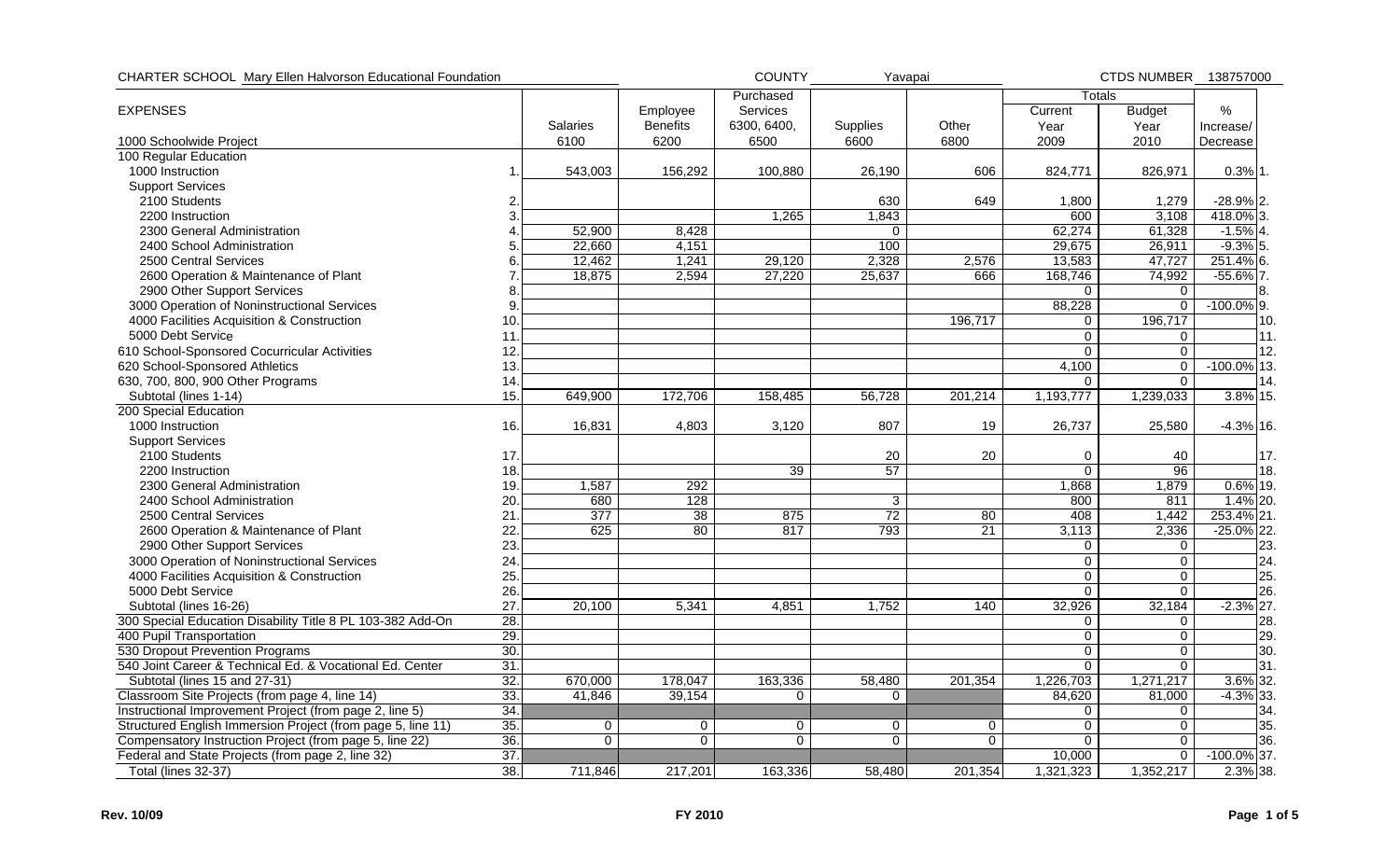| CHARTER SCHOOL Mary Ellen Halvorson Educational Foundation |                     |                    |                    | COUNTY<br>Yavapai                                                                                     | <b>CTDS NUMBER</b>    |                                  | 138757000          |
|------------------------------------------------------------|---------------------|--------------------|--------------------|-------------------------------------------------------------------------------------------------------|-----------------------|----------------------------------|--------------------|
| <b>FEDERAL AND STATE PROJECTS</b>                          |                     |                    |                    | SPECIAL EDUCATION PROGRAMS BY TYPE                                                                    |                       |                                  |                    |
|                                                            |                     |                    |                    |                                                                                                       | Total                 | Program 200                      | Total              |
|                                                            | <b>Current Year</b> | <b>Budget Year</b> |                    |                                                                                                       | <b>Current Year</b>   | <b>Budget Year</b>               | <b>Budget Year</b> |
| 1100-1399 FEDERAL PROJECTS                                 | 2009                | 2010               |                    |                                                                                                       | 2009                  | 2010                             | 2010               |
| 1. 1100-1130 ESEA Title I - Helping Disadvantaged Children | $\mathbf 0$         |                    |                    | 1. Autism                                                                                             | $\mathbf 0$           |                                  |                    |
| 2. 1140-1150 ESEA Title II - Prof. Dev. And Technology     | $\mathsf{O}\xspace$ |                    | 2.                 | 2. Developmental Delay                                                                                |                       |                                  | 2.                 |
| 3. 1160 ESEA Title IV - 21st Century Schools               | $\mathbf 0$         |                    |                    | 3. Emotional Disability                                                                               | 0                     |                                  | 3.                 |
| 4. 1170-1180 ESEA Title V - Promote Informed Parent Choice | $\mathbf 0$         |                    |                    | 4. Hearing Impairment                                                                                 | $\mathbf 0$           |                                  | $\overline{4}$     |
| 5. 1190 ESEA Title III - Limited Eng. & Immigrant Students | $\mathbf 0$         |                    |                    | 5. Other Health Impairments                                                                           | $\mathbf 0$           |                                  | 5.                 |
| 6. 1200 ESEA Title VII - Indian Education                  | $\overline{0}$      |                    | 6.                 | 6. Specific Learning Disability                                                                       | $\overline{0}$        |                                  | 6.                 |
| 7. 1210 ESEA Title VI - Flexibility and Accountability     | $\mathbf 0$         |                    |                    | 7. Mild, Moderate, or Severe Mental Retard.                                                           | $\mathbf 0$           |                                  | $\overline{7}$ .   |
| 8. 1220 IDEA, Part B                                       | $\mathbf 0$         |                    |                    | 8. Multiple Disabilities                                                                              | $\mathbf 0$           |                                  | 8.                 |
| 9. 1230 Johnson-O'Malley                                   | $\mathsf{O}\xspace$ |                    | 9.                 | 9. Multiple Disabilities with S.S.I.*                                                                 | $\mathbf 0$           |                                  | 9.                 |
| 10. 1240 Workforce Investment Act                          | $\mathbf 0$         |                    | 10.                | 10. Orthopedic Impairment                                                                             | $\mathbf 0$           |                                  | 10                 |
| 11. 1250 AEA - Adult Education                             | $\mathbf 0$         |                    | 11.                | 11. Speech/Language Impairment                                                                        | $\mathbf 0$           |                                  | 11.                |
| 12. 1260-1270 Vocational Education - Basic Grants          | $\mathbf 0$         |                    | 12.                | 12. Traumatic Brain Injury                                                                            | $\mathbf 0$           |                                  | 12                 |
| 13. 1280 ESEA Title X - Homeless Education                 | $\mathbf 0$         |                    | 13.                | 13. Visual Impairment                                                                                 | $\mathbf 0$           |                                  | 13                 |
| 14. 1290 Medicaid Reimbursemen                             | $\mathbf 0$         |                    | 14.                | 14. Subtotal (lines 1-13)                                                                             | $\mathbf 0$           | $\Omega$                         | $0 \mid 14$        |
| 15. 1300 Charter School Implementation Proj. (Stimulus)    | $\pmb{0}$           |                    | 15.                | 15. Gifted Education                                                                                  | $\mathbf 0$           |                                  | 15                 |
| 16. 1310-1399 Other Federal Projects                       | $\overline{0}$      |                    | 16.                | 16. ELL Incremental Costs                                                                             | $\overline{0}$        |                                  | 16                 |
| 17. Total Federal Projects (lines 1-16                     | $\overline{0}$      |                    | $\overline{0}$ 17. | 17. ELL Compensatory Instructior                                                                      | $\overline{0}$        |                                  | 17                 |
| 1400-1499 STATE PROJECTS                                   |                     |                    |                    | 18. Remedial Education                                                                                | $\mathbf 0$           |                                  | 18                 |
| 18. 1400 Vocational Education                              | $\mathbf 0$         |                    | 18.                | 19. Vocational and Technological Education                                                            | $\mathbf 0$           |                                  | 19                 |
| 19. 1410 Early Childhood Block Grant                       | $\mathbf 0$         |                    | 19.                | 20. Career Education                                                                                  | $\mathbf 0$           |                                  | 20                 |
| 20. 1420 Extended School Year - Pupils with Disabilitie    | $\mathbf 0$         |                    | 20.                | 21. Subtotal (lines 15-20)                                                                            | $\mathbf 0$           | $\Omega$                         | $0 \,   21$        |
| 21. 1425 Adult Basic Educatior                             | $\mathbf 0$         |                    | 21.                | 22. TOTAL (lines 14 and 21) (1)                                                                       | $\mathbf 0$           | $\mathbf 0$                      | $0$ 22             |
| 22. 1430 Chemical Abuse Prevention Programs                | $\mathbf 0$         |                    | 22.                | * Severe Sensory Impairment                                                                           |                       |                                  |                    |
| 23. 1435 Academic Contests                                 | $\mathbf 0$         |                    | 23.                | (1) Program 200 Budget Year column total should equal line 27 on page 1. Total Current Year and Total |                       |                                  |                    |
| 24. 1445 Dropout Prevention Program (4-12)                 | $\mathbf 0$         |                    | 24.                | Budget Year column totals should equal the total of lines 27 and 28 on page 1.                        |                       |                                  |                    |
| 25. 1450 Gifted Education                                  | $\mathbf 0$         |                    | 25.                |                                                                                                       |                       |                                  |                    |
| 26. 1455 Family Literacy Program                           | $\mathbf 0$         |                    | 26.                | <b>PROPOSED RATIOS FOR</b>                                                                            |                       | <b>SELECTED EXPENSES BY TYPE</b> |                    |
| 27. 1460 Environmental Special Plate                       | $\mathsf{O}\xspace$ |                    | 27.                | <b>SPECIAL EDUCATION</b>                                                                              |                       | (Must be included on page 1)     |                    |
| 28. 1465 Charter School Stimulus Fund                      | $\mathbf 0$         |                    | 28.                |                                                                                                       |                       |                                  |                    |
| 29. 1484 Failing Schools Tutoring Grant                    | $\mathbf 0$         |                    | 29.                | Teacher-Pupil<br>1 to<br>9.0                                                                          | <b>Audit Services</b> |                                  | 7,425              |
| 30. 1470-1499 Other State Projects                         | $\mathbf 0$         |                    | 30.                | 7.0<br>$1$ to<br>Staff-Pupil                                                                          | Classroom Instructior |                                  | 852,551            |
| 31. Total State Projects (lines 18-30                      | $\overline{0}$      |                    | $\overline{0}$ 31. |                                                                                                       |                       |                                  |                    |
| 32. Total Federal and State Projects (lines 17 and 31      | $\overline{0}$      |                    | $\overline{0}$ 32. | <b>INSTRUCTIONAL IMPROVEMENT PROJECT</b>                                                              |                       |                                  |                    |
| <b>CAPITAL ACQUISITIONS</b>                                |                     |                    |                    | Indicate amounts budgeted in Project 1020 for the following:                                          |                       |                                  |                    |
|                                                            | <b>Current Year</b> | <b>Budget Year</b> |                    |                                                                                                       | <b>Current Year</b>   | <b>Budget Year</b>               |                    |
|                                                            | 2009                | 2010               |                    |                                                                                                       | 2009                  | 2010                             |                    |
| 1.0191 Land and Land Improvements                          | $\mathbf 0$         |                    |                    | 1. Teacher Compensation Increases                                                                     | $\mathbf 0$           |                                  |                    |
| 2. 0192 Site Improvements                                  | $\mathbf 0$         |                    | $\overline{2}$     | 2. Class Size Reduction                                                                               | $\mathbf 0$           |                                  | $\overline{2}$     |
| 3. 0194 Buildings and Building Improvements                | $\mathbf 0$         |                    |                    | 3. Dropout Prevention Programs (2)                                                                    | $\mathbf 0$           |                                  |                    |
| 4. 0196 Equipment                                          | 15,000              | 15,000             | 4.                 | 4. Instructional Improvement Programs (2                                                              | $\mathbf{0}$          |                                  |                    |
| 5. 0198 Construction in Progress                           | $\mathbf{0}$        |                    |                    | 5. Total Instructional Improvement (lines 1-4                                                         | $\overline{0}$        | $0\,$ 5.                         |                    |
| 6. Total Capital Acquisitions (lines 1-5                   | 15.000              | 15,000 6.          |                    | (2) These monies must be spent for maintenance and operation purposes on                              |                       |                                  |                    |
|                                                            |                     |                    |                    |                                                                                                       |                       |                                  |                    |

#### **State Equalization Assistance Budgeted for Food Service Expenses**

Enter the amount of State Equalization Assistance budgeted for Food Service, Function 3100: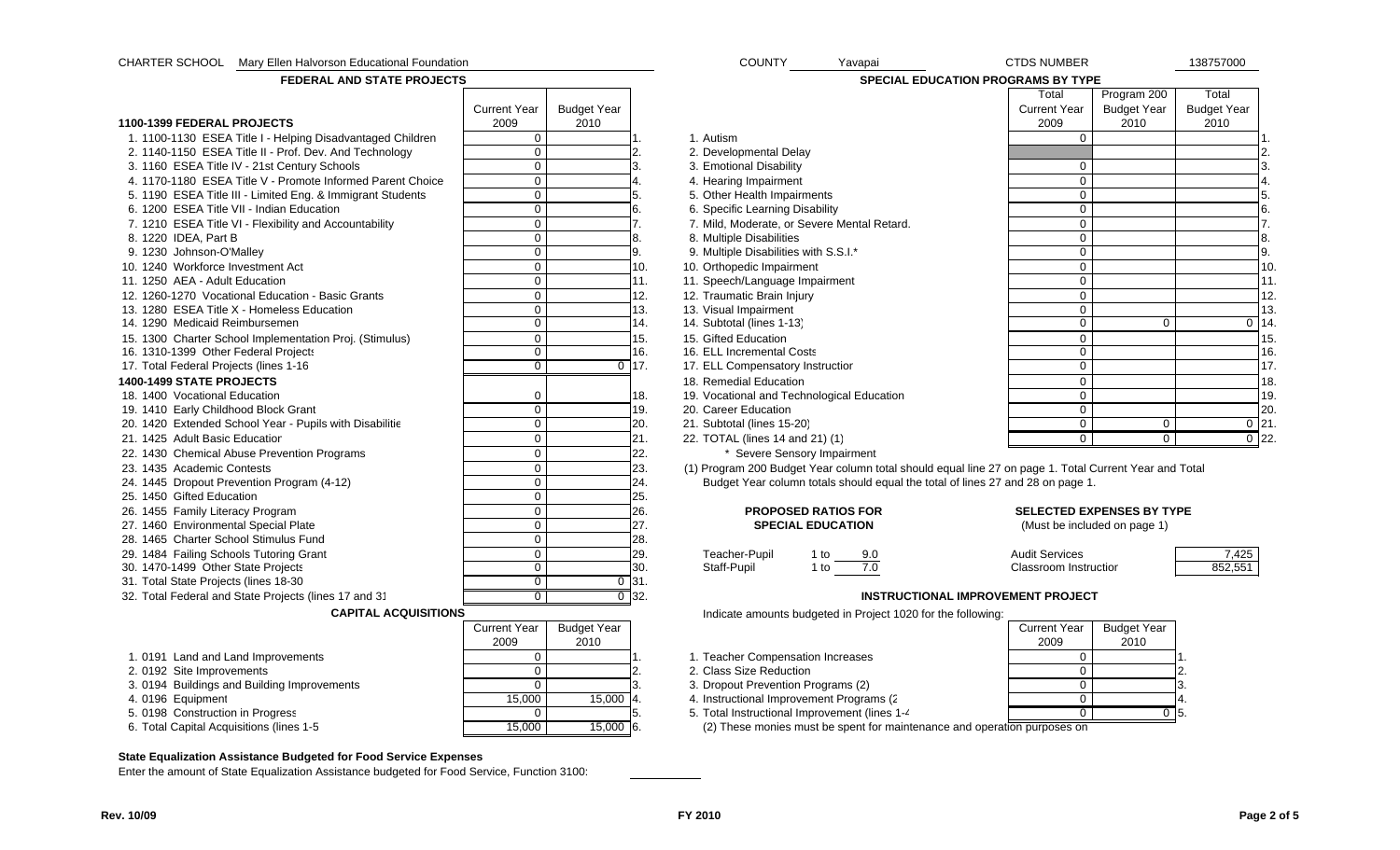|                                                      |                   |                 | Employee        |                     | <b>Totals</b>      | $\frac{9}{6}$ |
|------------------------------------------------------|-------------------|-----------------|-----------------|---------------------|--------------------|---------------|
| <b>Expenses</b>                                      |                   | <b>Salaries</b> | <b>Benefits</b> | <b>Current Year</b> | <b>Budget Year</b> | Increase/     |
|                                                      |                   | 6100            | 6200            | 2009                | 2010               | Decrease      |
| <b>Classroom Site Project 1011 - Base Salary</b>     |                   |                 |                 |                     |                    |               |
| 100 Regular Education                                |                   |                 |                 |                     |                    |               |
| 1000 Instruction                                     |                   | 13,080          | 3,120           | 16,924              | 16,200             | $-4.3\%$ 1.   |
| 2100 Support Services - Students                     | 2                 |                 |                 | 0                   | $\Omega$           | 2.            |
| 2200 Support Services - Instruction                  | 3.                |                 |                 | $\Omega$            | 0                  | 3.            |
| Program 100 Subtotal (lines 1-3)                     | 4.                | 13,080          | 3,120           | 16,924              | 16,200             | $-4.3\%$ 4.   |
| 200 Special Education                                |                   |                 |                 |                     |                    |               |
| 1000 Instruction                                     | 5.                |                 |                 | 0                   | 0                  | 5.            |
| 2100 Support Services - Students                     | 6.                |                 |                 | 0                   | $\mathbf 0$        | 16.           |
| 2200 Support Services - Instruction                  | $\overline{7}$    |                 |                 | $\mathbf 0$         | $\mathbf 0$        | 7.            |
| Program 200 Subtotal (lines 5-7)                     | 8.                | 0               | $\Omega$        | $\mathbf 0$         | 0                  | 8.            |
| <b>Other Programs (Specify)</b>                      |                   |                 |                 |                     |                    |               |
| 1000 Instruction                                     | 9.                |                 |                 | 0                   | 0                  | 9.            |
| 2100 Support Services - Students                     | 10.               |                 |                 | 0                   | 0                  | 10.           |
| 2200 Support Services - Instruction                  | 11.               |                 |                 | 0                   | 0                  | 11.           |
| Other Programs Subtotal (lines 9-11)                 | 12.               | 0               | $\Omega$        | $\mathbf 0$         | $\Omega$           | 12.           |
| Total Expenses (lines 4, 8, and 12)                  | 13.               | 13,080          | 3,120           | 16,924              | 16,200             | $-4.3\%$ 13.  |
| <b>Classroom Site Project 1012 - Performance Pay</b> |                   |                 |                 |                     |                    |               |
| 100 Regular Education                                |                   |                 |                 |                     |                    |               |
| 1000 Instruction                                     | 14.               | 26,160          | 6,240           | 33,848              | 32,400             | $-4.3%$ 14.   |
| 2100 Support Services - Students                     | 15.               |                 |                 | 0                   | 0                  | 15.           |
| 2200 Support Services - Instruction                  | 16.               |                 |                 | $\Omega$            | 0                  | 16.           |
| Program 100 Subtotal (lines 14-16)                   | 17.               | 26,160          | 6,240           | 33,848              | 32,400             | $-4.3\%$ 17.  |
| 200 Special Education                                |                   |                 |                 |                     |                    |               |
| 1000 Instruction                                     | 18.               |                 |                 | 0                   | 0                  | 18.           |
| 2100 Support Services - Students                     | 19.               |                 |                 | $\overline{0}$      | $\overline{0}$     | 19.           |
| 2200 Support Services - Instruction                  | 20.               |                 |                 | 0                   | $\overline{0}$     | 20.           |
| Program 200 Subtotal (lines 18-20)                   | 21.               | 0               | 0               | 0                   | 0                  | 21.           |
| <b>Other Programs (Specify)</b>                      |                   |                 |                 |                     |                    |               |
| 1000 Instruction                                     | 22.               |                 |                 | $\Omega$            | 0                  | 22            |
| 2100 Support Services - Students                     | 23.               |                 |                 | $\overline{0}$      | $\overline{0}$     | 23            |
| 2200 Support Services - Instruction                  | 24.               |                 |                 | 0                   | 0                  | 24.           |
| Other Programs Subtotal (lines 22-24)                | 25.               | $\Omega$        | $\Omega$        | $\Omega$            | $\Omega$           | 25.           |
| Total Expenses (lines 17, 21, and 25)                | $\overline{26}$ . | 26,160          | 6,240           | 33,848              | 32,400             | $-4.3\%$ 26.  |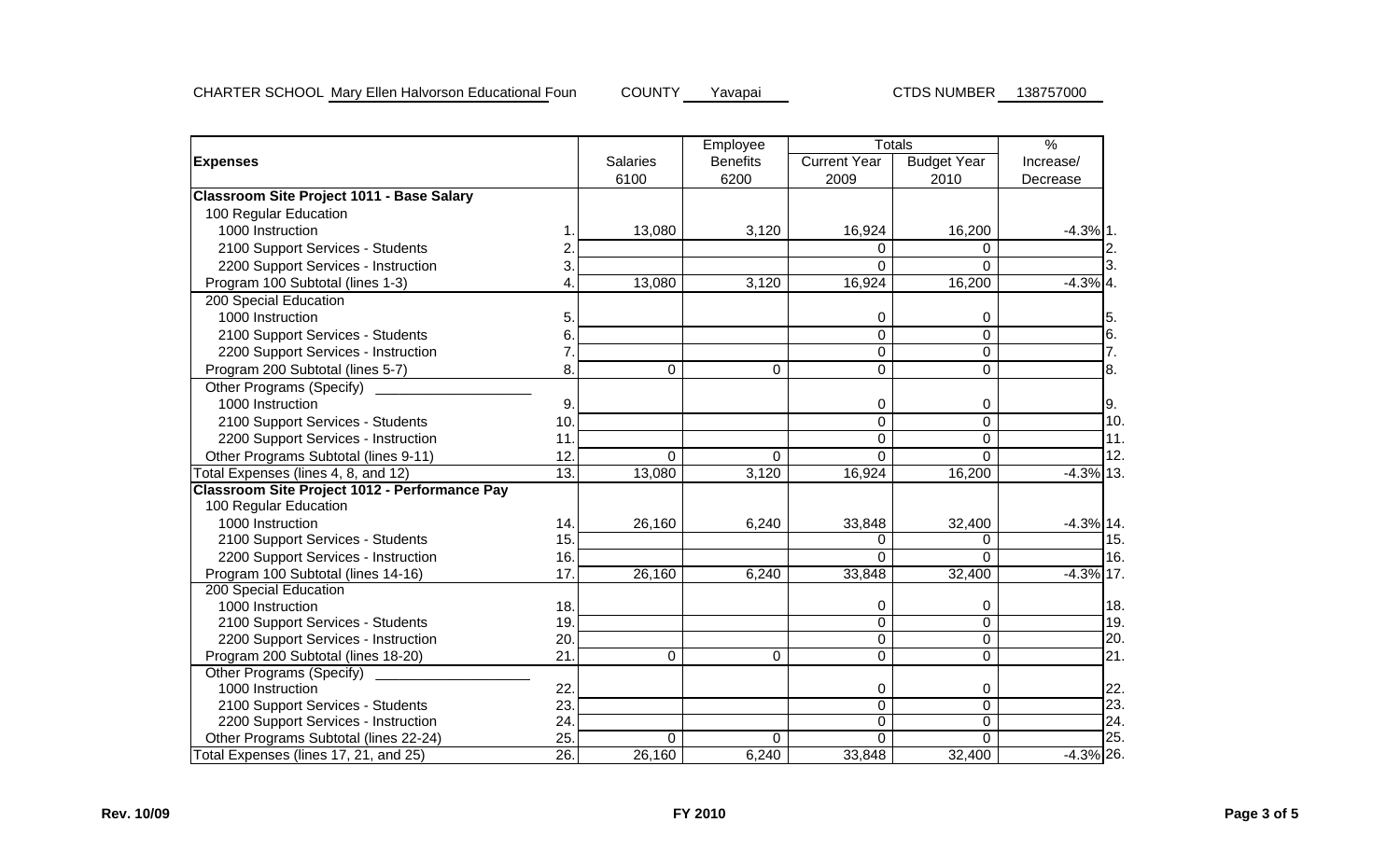#### CHARTER SCHOOL Mary Ellen Halvorson Educational Foundation Nation Youth Mary COUNTY Yavapai National CTDS NUMBER 138757000

CTDS NUMBER

|                                                               |     |                 |                 | Purchased   |          |                     | Totals             |              |    |
|---------------------------------------------------------------|-----|-----------------|-----------------|-------------|----------|---------------------|--------------------|--------------|----|
|                                                               |     |                 | Employee        | Services    |          |                     |                    | $\%$         |    |
| <b>Expenses</b>                                               |     | <b>Salaries</b> | <b>Benefits</b> | 6300, 6400, | Supplies | <b>Current Year</b> | <b>Budget Year</b> | Increase/    |    |
|                                                               |     | 6100            | 6200            | 6500        | 6600     | 2009                | 2010               | Decrease     |    |
| Classroom Site Project 1013 - Other                           |     |                 |                 |             |          |                     |                    |              |    |
| 100 Regular Education                                         |     |                 |                 |             |          |                     |                    |              |    |
| 1000 Instruction                                              |     |                 | 29,160          |             |          | 30,481              | 29,160             | $-4.3%$ 1.   |    |
| 2100 Support Services - Students                              |     |                 |                 |             |          |                     | ∩                  |              |    |
| 2200 Support Services - Instruction                           |     |                 |                 |             |          |                     |                    |              |    |
| Program 100 Subtotal (lines 1-3)                              | 4.  | 0               | 29,160          | $\Omega$    |          | 30,481              | 29,160             | $-4.3%$ 4.   |    |
| 200 Special Education                                         |     |                 |                 |             |          |                     |                    |              |    |
| 1000 Instruction                                              | 5   |                 |                 |             |          |                     | 0                  |              |    |
| 2100 Support Services - Students                              | 6   |                 |                 |             |          | 0                   | 0                  |              |    |
| 2200 Support Services - Instruction                           |     |                 |                 |             |          |                     | 0                  |              |    |
| Program 200 Subtotal (lines 5-7)                              | 8.  | $\Omega$        | $\Omega$        | $\Omega$    |          | 0                   | $\Omega$           |              |    |
| 530 Dropout Prevention Programs                               |     |                 |                 |             |          |                     |                    |              |    |
| 1000 Instruction                                              | 9.  |                 |                 |             |          | 0                   | 0                  |              | 9. |
| Other Programs (Specify)                                      |     |                 |                 |             |          |                     |                    |              |    |
| 1000 Instruction                                              | 10. | 2,606           | 634             |             |          | 3,367               | 3,240              | $-3.8\%$ 10  |    |
| 2100, 2200 Support Services-Students/Instruction              | 11  |                 |                 |             |          |                     |                    |              |    |
| Other Programs Subtotal (lines 10-11)                         | 12. | 2,606           | 634             | $\Omega$    | 0        | 3,367               | 3,240              | $-3.8\%$ 12  |    |
| Total Expenses (lines 4, 8, 9, and 12)                        | 13. | 2,606           | 29,794          | $\Omega$    |          | 33,848              | 32,400             | $-4.3\%$ 13. |    |
| Total Classroom Site Projects (line 13 & p. 3, lines 13 & 26) | 14. | 41,846          | 39,154          | $\Omega$    |          | 84,620              | 81,000             | $-4.3\%$ 14. |    |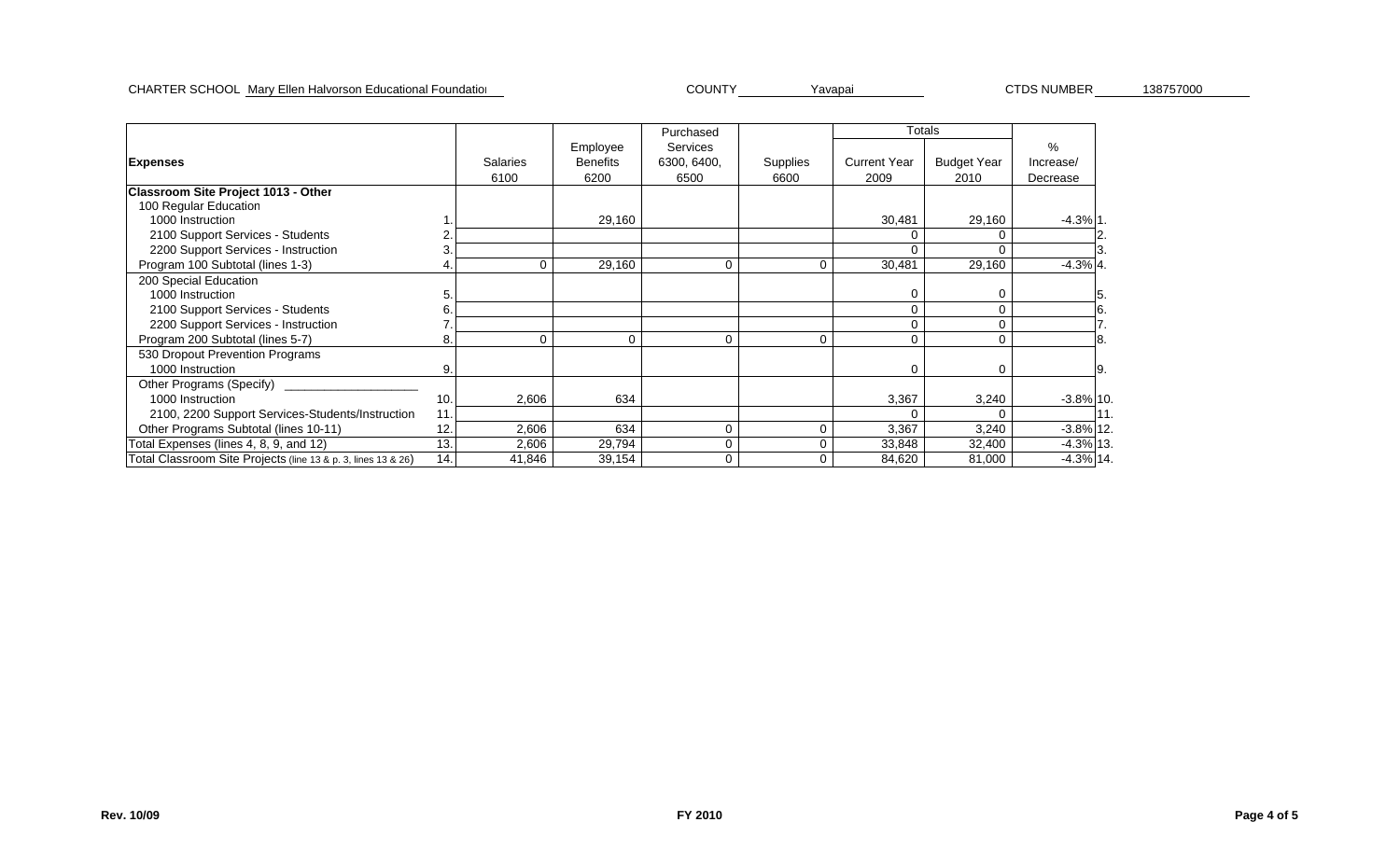CHARTER SCHOOL Mary Ellen Halvorson Educational Foundation National Website: Network COUNTY Yavapai Navari Yavapai

CTDS NUMBER

138757000

|                                                    |                |      | Number of      |                 |                 | Purchased       |          |             | Totals |                            |           |     |
|----------------------------------------------------|----------------|------|----------------|-----------------|-----------------|-----------------|----------|-------------|--------|----------------------------|-----------|-----|
|                                                    |                |      | Personnel      |                 | Employee        | <b>Services</b> |          |             |        |                            | %         |     |
| <b>Expenses</b>                                    |                |      | Current Budget | <b>Salaries</b> | <b>Benefits</b> | 6300, 6400,     | Supplies | Other       |        | Current Year   Budget Year | Increase/ |     |
|                                                    |                | Year | Year           | 6100            | 6200            | 6500            | 6600     | 6800        | 2009   | 2010                       | Decrease  |     |
| <b>Structured English Immersion Project - 1071</b> |                |      |                |                 |                 |                 |          |             |        |                            |           |     |
| 260 Special Education-ELL Incremental Costs        |                |      |                |                 |                 |                 |          |             |        |                            |           |     |
| 1000 Instruction                                   |                | 0.00 |                |                 |                 |                 |          |             |        | 0                          |           |     |
| <b>Support Services</b>                            |                |      |                |                 |                 |                 |          |             |        |                            |           |     |
| 2100 Students                                      | $\overline{2}$ | 0.00 |                |                 |                 |                 |          |             |        |                            |           | 2   |
| 2200 Instruction                                   | 3.             | 0.00 |                |                 |                 |                 |          |             |        | 0                          |           |     |
| 2300 General Administration                        |                | 0.00 |                |                 |                 |                 |          |             |        |                            |           |     |
| 2400 School Administration                         | 5.             | 0.00 |                |                 |                 |                 |          |             |        |                            |           |     |
| 2500 Central Services                              | 6.             | 0.00 |                |                 |                 |                 |          |             |        | $\Omega$                   |           |     |
| 2600 Operation & Maintenance of Plant              |                | 0.00 |                |                 |                 |                 |          |             |        |                            |           |     |
| 2900 Other Support Services                        | 8.             | 0.00 |                |                 |                 |                 |          |             |        |                            |           |     |
| Program 260 Subtotal (lines 1-8)                   | 9.             | 0.00 | 0.00           |                 | 0               | C               |          | $\mathbf 0$ |        | 0                          |           |     |
| 430 Pupil Transportation-ELL Incremental Costs     |                |      |                |                 |                 |                 |          |             |        |                            |           |     |
| <b>Support Services</b>                            |                |      |                |                 |                 |                 |          |             |        |                            |           |     |
| 2700 Student Transportation                        | 10.            | 0.00 |                |                 |                 |                 |          |             |        | C                          |           | 10. |
| Total Expenses (lines 9 and 10)                    | 11.            | 0.00 | 0.00           | $\Omega$        | $\Omega$        |                 |          | $\mathbf 0$ |        | 0                          |           |     |

|                                                       | Number of |      |                |                 |                 | Purchased       |          |          | Totals       |                    |           |     |
|-------------------------------------------------------|-----------|------|----------------|-----------------|-----------------|-----------------|----------|----------|--------------|--------------------|-----------|-----|
|                                                       |           |      | Personnel      |                 | Employee        | <b>Services</b> |          |          |              |                    | %         |     |
| <b>Expenses</b>                                       |           |      | Current Budget | <b>Salaries</b> | <b>Benefits</b> | 6300, 6400,     | Supplies | Other    | Current Year | <b>Budget Year</b> | Increase/ |     |
|                                                       |           | Year | Year           | 6100            | 6200            | 6500            | 6600     | 6800     | 2009         | 2010               | Decrease  |     |
| <b>Compensatory Instruction Project - 1072</b>        |           |      |                |                 |                 |                 |          |          |              |                    |           |     |
| 265 Special Education-ELL Compensatory Instruction    |           |      |                |                 |                 |                 |          |          |              |                    |           |     |
| 1000 Instruction                                      | 12.       | 0.00 |                |                 |                 |                 |          |          |              | $\Omega$           |           | 13. |
| <b>Support Services</b>                               |           |      |                |                 |                 |                 |          |          |              |                    |           |     |
| 2100 Students                                         | 13.       | 0.00 |                |                 |                 |                 |          |          |              | 0                  |           | 14. |
| 2200 Instruction                                      | 14.       | 0.00 |                |                 |                 |                 |          |          |              | 0                  |           | 15  |
| 2300 General Administration                           | 15.       | 0.00 |                |                 |                 |                 |          |          |              | 0                  |           | 16. |
| 2400 School Administration                            | 16.       | 0.00 |                |                 |                 |                 |          |          |              |                    |           |     |
| 2500 Central Services                                 | 17.       | 0.00 |                |                 |                 |                 |          |          |              | 0                  |           | 18. |
| 2600 Operation & Maintenance of Plant                 | 18.       | 0.00 |                |                 |                 |                 |          |          |              | 0                  |           | 19. |
| 2900 Other Support Services                           | 19.       | 0.00 |                |                 |                 |                 |          |          |              | 0                  |           | 20. |
| Program 265 Subtotal (lines 12-19)                    | 20.       | 0.00 | 0.00           | $\mathbf 0$     | 0               | $\Omega$        | $\Omega$ | $\Omega$ |              | $\Omega$           |           | 22. |
| 435 Pupil Transportation-ELL Compensatory Instruction |           |      |                |                 |                 |                 |          |          |              |                    |           |     |
| <b>Support Services</b>                               |           |      |                |                 |                 |                 |          |          |              |                    |           |     |
| 2700 Student Transportation                           | 21.       | 0.00 |                |                 |                 |                 |          |          |              | 0                  |           | 23. |
| Total Expenses (lines 20 and 21)                      | 22.1      | 0.00 | 0.00           | $\Omega$        | $\Omega$        | $\Omega$        | $\Omega$ | $\Omega$ |              | 0                  |           | 24. |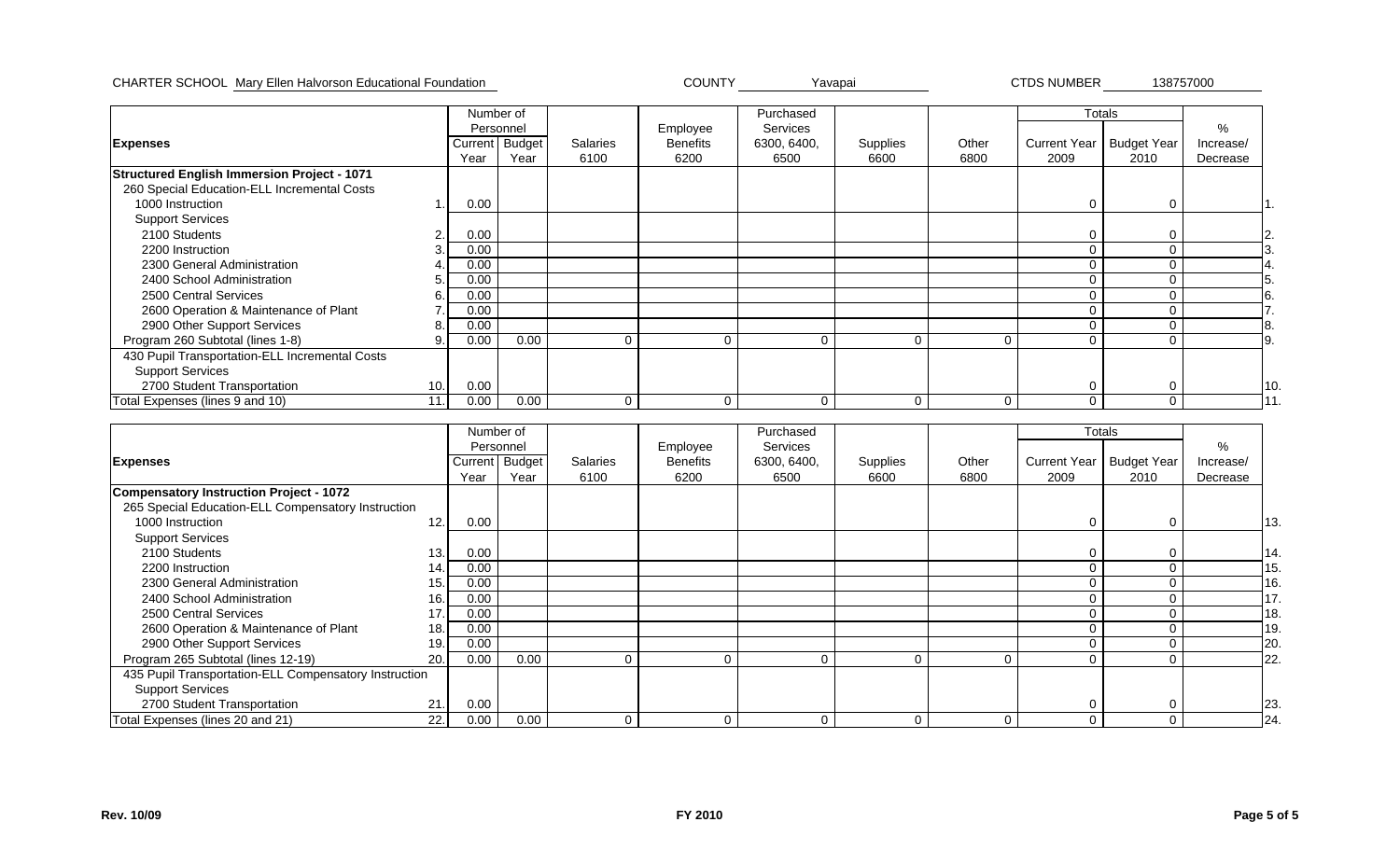# **State Fiscal Stabilization Fund Supplement**

|                                                                  |      | Number of      |                 |                 | Purchased   |          |       | Totals |                            |            |
|------------------------------------------------------------------|------|----------------|-----------------|-----------------|-------------|----------|-------|--------|----------------------------|------------|
| <b>State Fiscal Stabilization Fund (SFSF) Monies</b>             |      | Personnel      |                 | Employee        | Services    |          |       |        |                            | %          |
| budgeted in Schoolwide Project 1000                              |      | Current Budget | <b>Salaries</b> | <b>Benefits</b> | 6300, 6400, | Supplies | Other |        | Current Year   Budget Year | Increase/  |
|                                                                  | Year | Year           | 6100            | 6200            | 6500        | 6600     | 6800  | 2009   | 2010                       | Decrease I |
| Schoolwide Project Expenses-1000                                 |      |                |                 |                 |             |          |       |        |                            |            |
| 199 Regular Education-SFSF                                       |      |                | 134,300         |                 |             |          |       |        | $134,300$ --               |            |
| <b>261 ELL Incremental Costs-SFSF</b>                            |      |                |                 |                 |             |          |       |        |                            | 0.0%       |
| 266 ELL Compensatory Instruction-SFSF                            |      |                |                 |                 |             |          |       |        |                            | 0.0%       |
| 271 Vocational and Technological Education-SFSF                  |      |                |                 |                 |             |          |       |        |                            | 0.0%       |
| 281-299 Special Education Other-SFSF                             |      |                |                 |                 |             |          |       |        |                            |            |
| (disability and other categories)                                |      |                |                 |                 |             |          |       |        | Οl                         | 0.0%       |
| 439, 479, 499 Pupil Transportation-SFSF                          |      |                |                 |                 |             |          |       |        |                            | 0.0%       |
| 699 Other Instructional Programs-SFSF                            |      |                |                 |                 |             |          |       |        |                            | 0.0%       |
| Total (lines 1-7) (Include in page 1, lines 1-11, 14, 16-26, 29) |      | 0.00           | 134,300         |                 |             |          |       |        | $134,300$ --               |            |

| <b>Capital Acquisitions - SFSF</b>                          | Current Year | <b>Budget Year</b> |      |
|-------------------------------------------------------------|--------------|--------------------|------|
|                                                             | 2009         | 2010               |      |
| 0191 Land and Land Improvements                             |              |                    | 19.  |
| 0192 Site Improvements                                      |              |                    | 10.  |
| 0194 Buildings and Building Improvements                    |              |                    | l11. |
| 0196 Equipment                                              |              |                    | 12.  |
| 0198 Construction in Progress                               |              |                    | l13. |
| Total Capital Acquisitions (lines 9-13) (include in page 2) |              | 0                  | 114. |